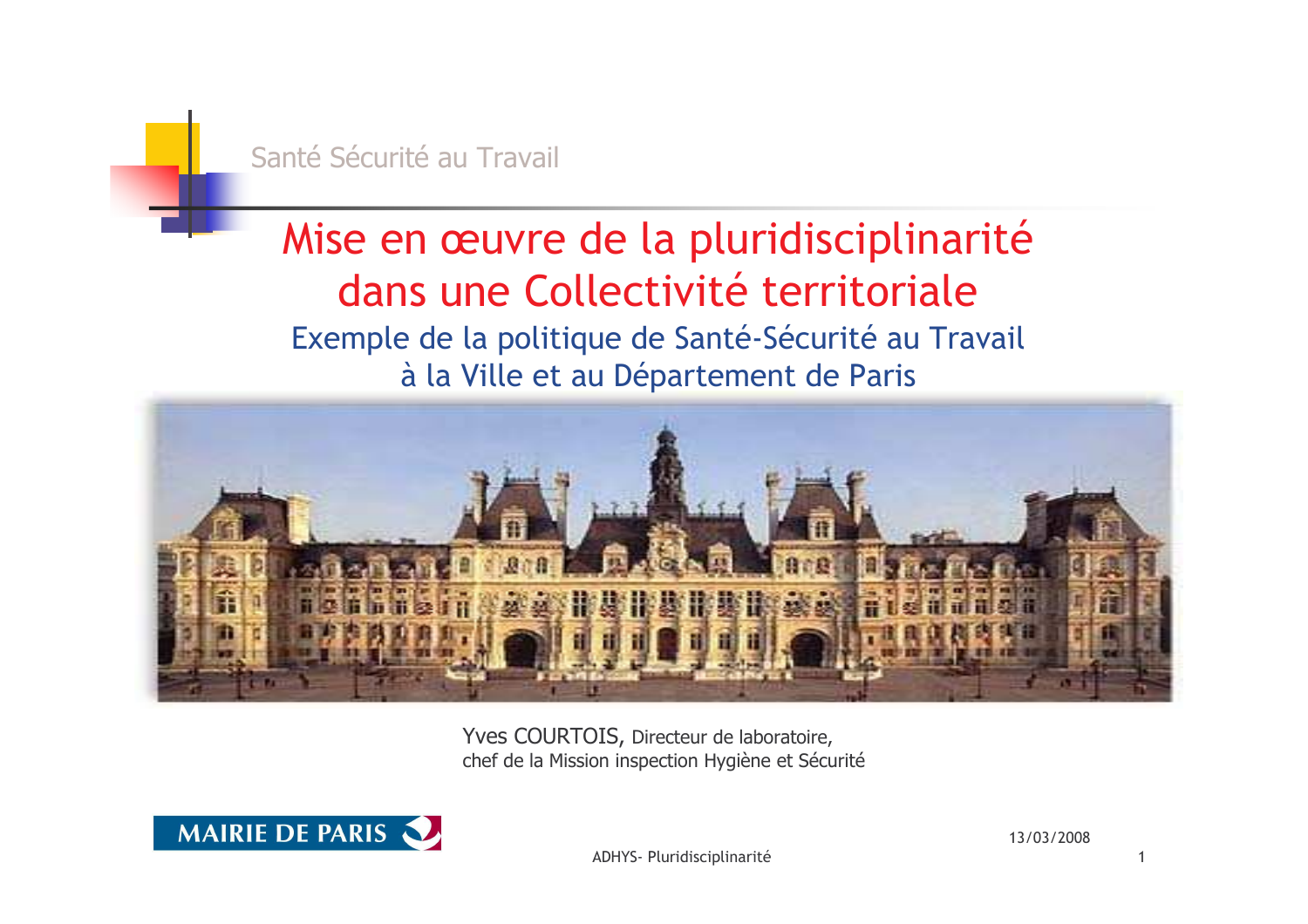Mise en œuvre de la politique SST à Paris : rôle du bureau de prévention des risques professionnels (BPRP) de la DRH

#### **Présentation**

Plan

- Du Contexte  $\rightarrow$  Fonction Publique Territoriale, Ville de PARIS
- De l'Organisation mise en place  $\rightarrow$  réseau PST, Bureaux de prévention, service de médecine et de santé au travail,...
- Du Bureau de Prévention des Risques Professionnels de la DRH  $\rightarrow$  les acteurs et leur mode de fonctionnement

**Discussion**  $\rightarrow$  à travers les modes d'échanges, les contributions respectives, les résultats, ...

# Questionnement sur la Pluridisciplinarité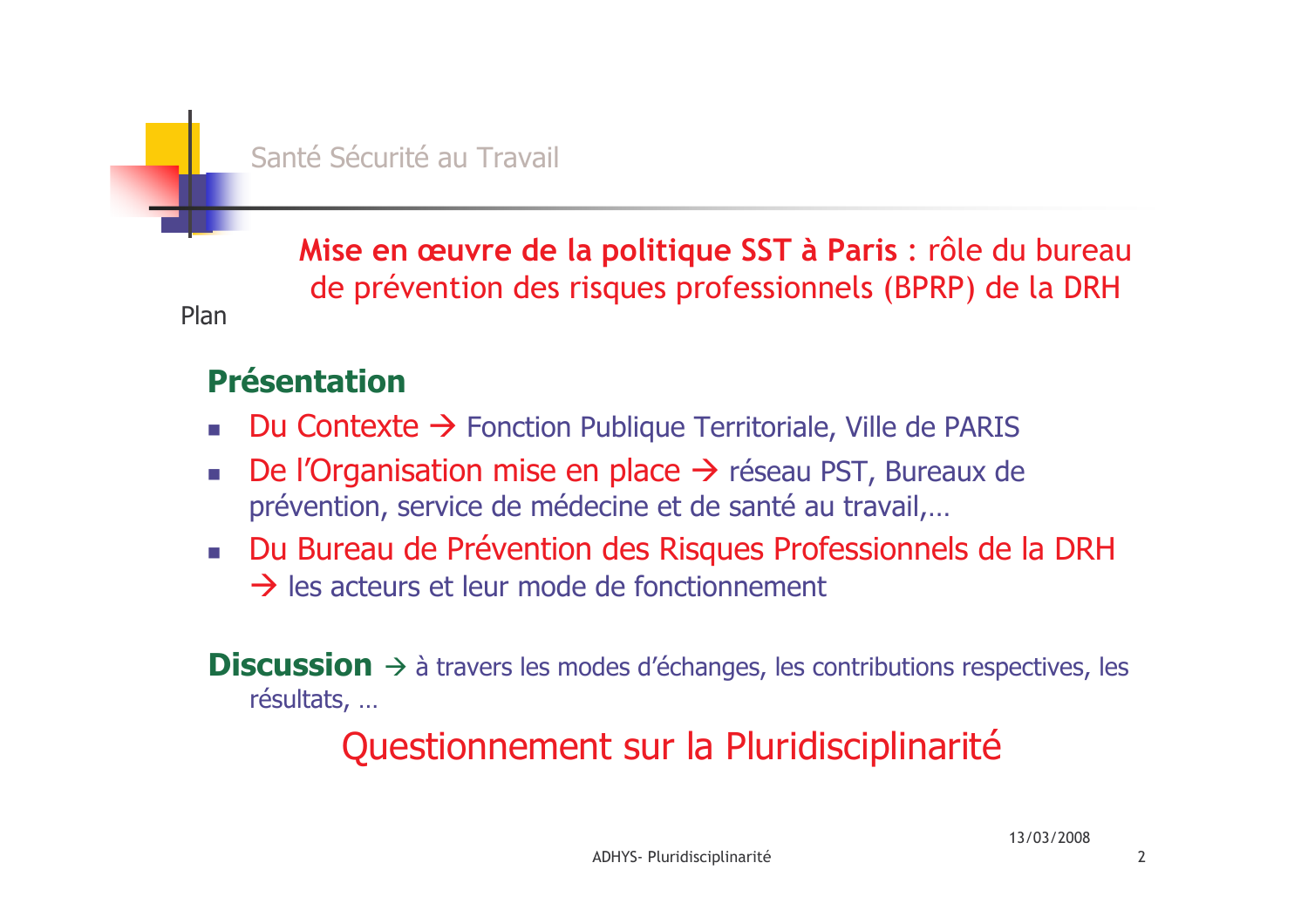

# Le contexte  $\rightarrow$  Une Organisation

- 1 Maire +  $\sim$ 30 Adjoints au Maire + 109 Conseillers de Paris + 20  $\overline{\phantom{a}}$ Maires d'arrondissement (Statut PLM)
- Une Administration = 1 Secrétariat Général + 25 Directions
- Directions transversales  $\rightarrow$  RH, finances, Moyens généraux, ...
- Directions chargées du public  $\rightarrow$  Affaires scolaires, A. culturelles, A. sanitaires, Action sociale, Jeunesse et sports ...
- Directions chargées de l'espace public→ Propreté, Voirie, Espaces verts, Patrimoine & architecture, Urbanisme...
- $\sim$  45 000 agents titulaires (statut Fonct. Pub. Territoriale et Hospitalière)
- De 10 000 à 20 000 non titulaires (statut public/privé)
- $\sim$  330 métiers (16 domaines d'intervention, 49 familles professionnelles)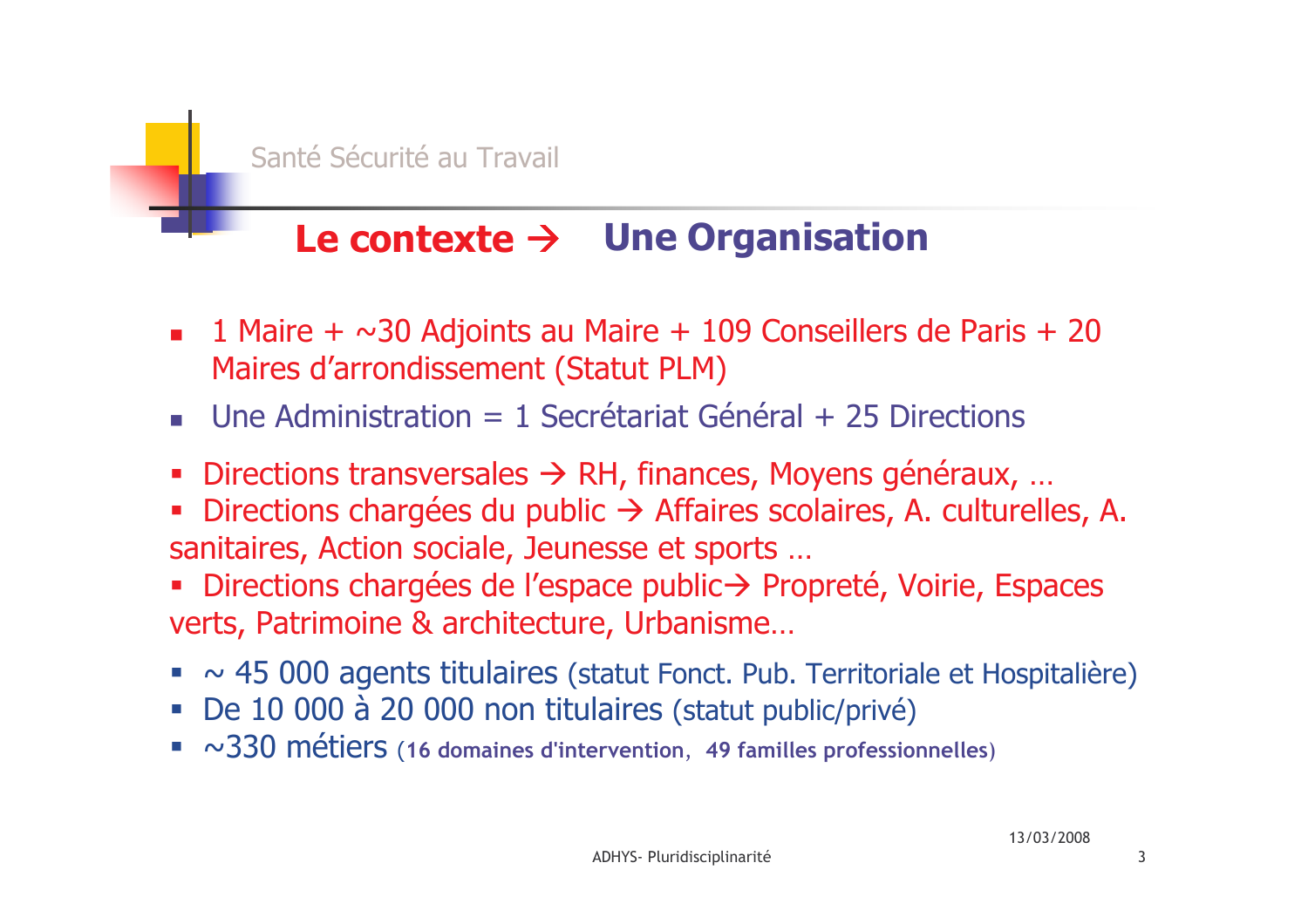

#### Le contexte  $\rightarrow$ **Des Obligations**

Définissant le cadre de référence

#### **Statut de la FP:**

Cadre définissant les obligations générales de protection de la santé et de la sécurité des personnels dans la Fonction Publique Territoriale

#### **Code du travail** (livre 2, titre 3)

Cadre législatif et réglementaires en SST

#### Différentes Législations et Réglementations

Code de la Santé, Code de l'Environnement, Code de l'Urbanisme, ... Loi de modernisation, Loi sur le handicap, ...

#### Législatif et réglementaire  $\rightarrow$

"Décret n° 85-603 du 10 juin 1985 modifié (Décret n°2000-542 du 16 juin 2000) « relatif à l'hygiène et à la sécurité ainsi qu'à la médecine professionnelle et préventive dans la Fonction Publique Territoriale »

"Loi n° 2007-209 du 19 février 2007 « relative à la Fonction Publique Territoriale »

"Code du travail, Partie 4, « Hygiène, Sécurité et Conditions de Travail »

**■Directive 89/391/C.E.E. du 12 juin 1989** « concernant la mise en œuvre de mesures visant à promouvoir l'amélioration de la sécurité et de la santé des travailleurs au travail »

"Loi n° 91-1414 du 31 décembre 1991 « modifiant le code du travail et le code de la santé publique en vue de favoriser la prévention des risques professionnéls et portant transposition de directives européennes relatives à la santé et à la sécurité du travail »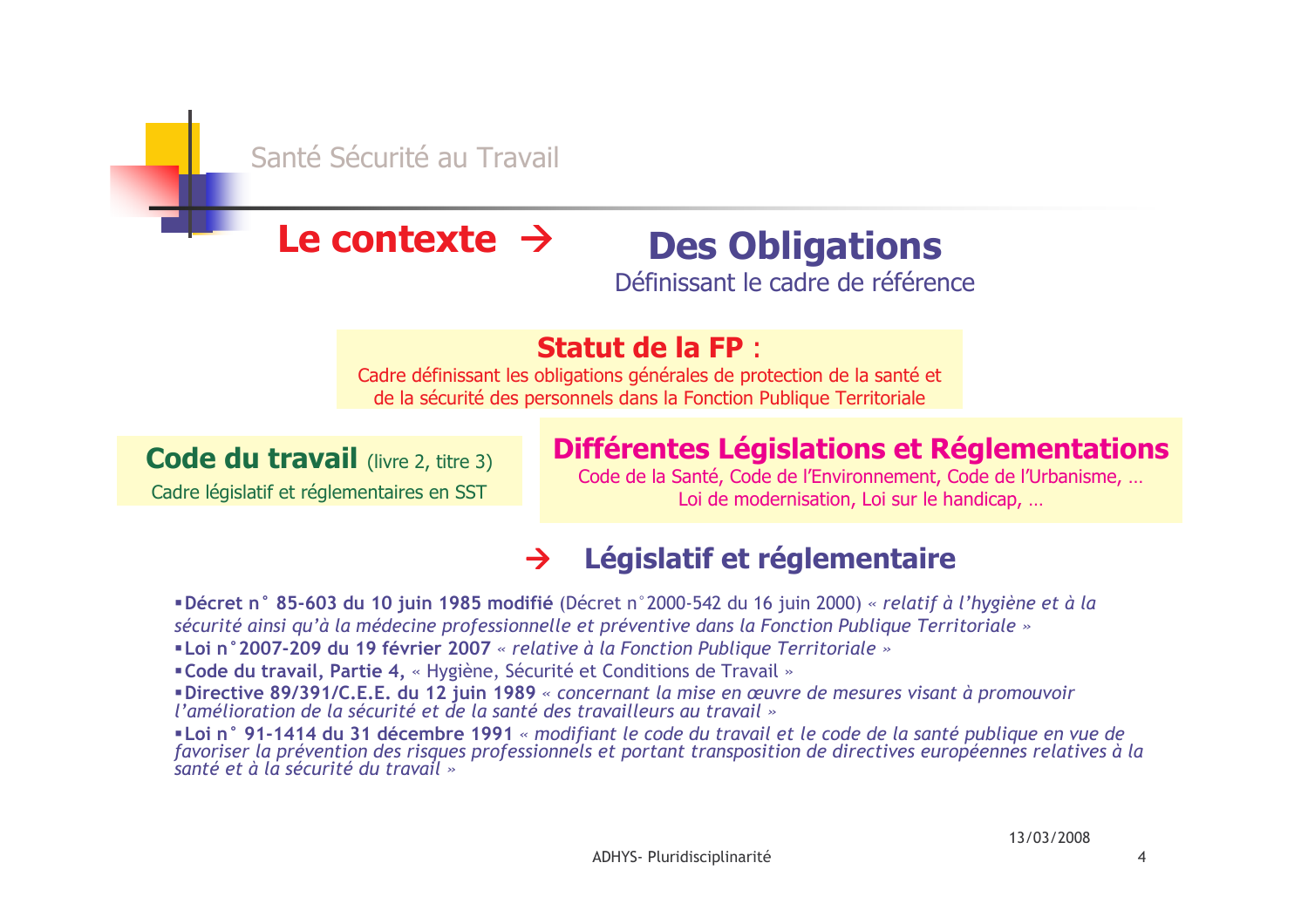

# Le contexte  $\rightarrow$  Des spécificités parisiennes

Statut des Administrations parisiennes (1975, 1982 ... loi du 27 février 2002) - Décret nº 94-415 du 24 mai 1994 « portant dispositions statutaires relatives aux personnels des Administrations parisiennes »

Un protocole ARTT mais aussi AQVCT :  $\blacksquare$ art. 22 « l'hygiène, la sécurité et la santé » Une réflexion sur la modernisation de la gestion des ressources humaines

ARTT aménagement/réduction du temps de travail - AQVCT amélioration de la qualité de vie et des conditions de travail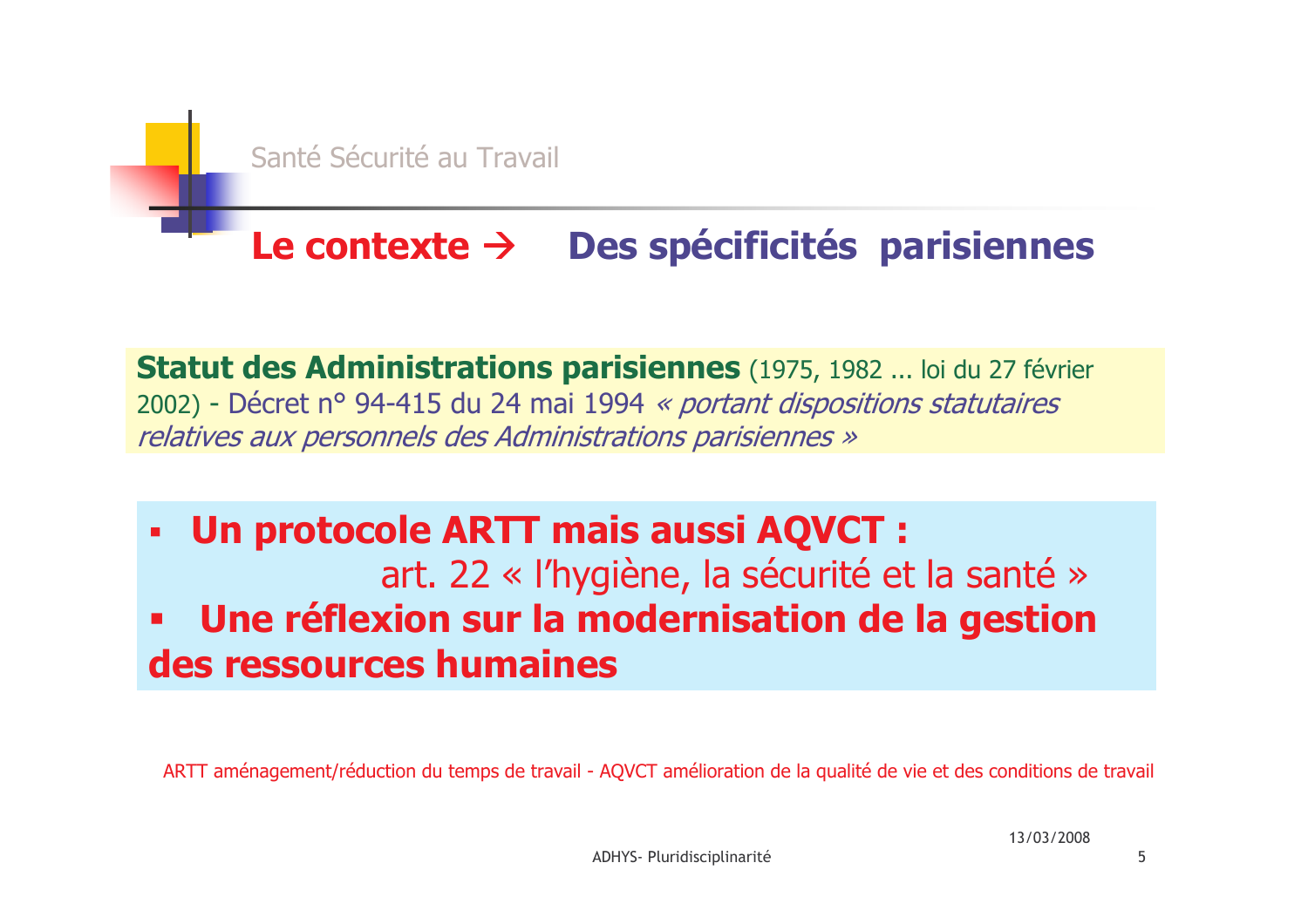#### Le contexte  $\rightarrow$ **A PARIS**

## Une Volonté du Maire  $\rightarrow$  objectifs :

diminution des accidents de travail et amélioration des conditions de travail, actions en faveur des agents handicapés, actions contre le harcèlement, ...

Vœux du **Conseil Municipal**  $\rightarrow$  produits chimiques (éthers de glycol ...)

# Une Politique SST définie par le SGVP : instruction

relative à la santé-sécurité au travail dans les services de la Ville et du Département de Paris (1er mars 2004)

 $\rightarrow$  **à son niveau** (SG+DRH) : définir et coordonner la politique SST

 $\rightarrow$  dans les directions : mise en œuvre opérationnelle (rôle des BPRPs)

6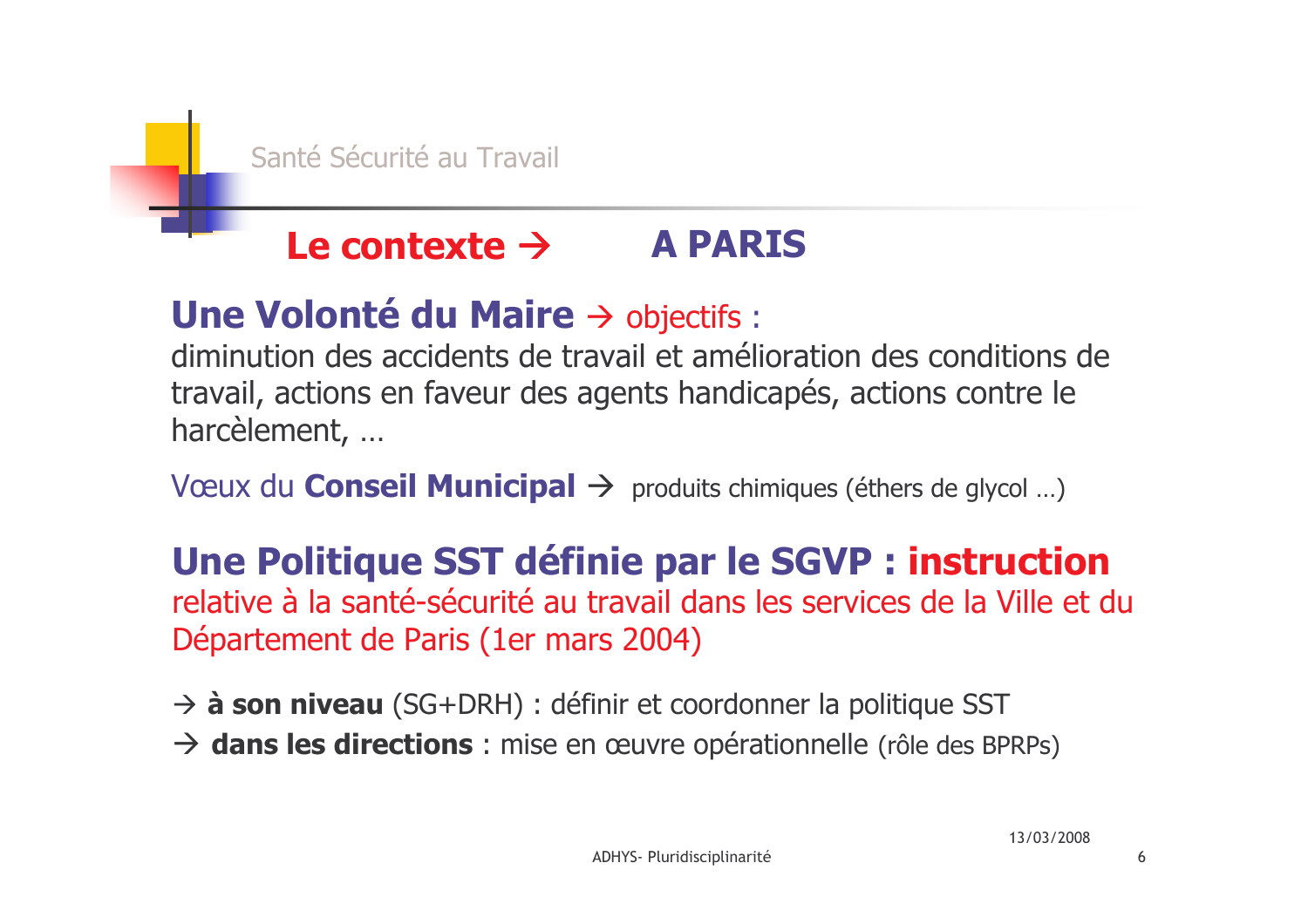

 $\overline{7}$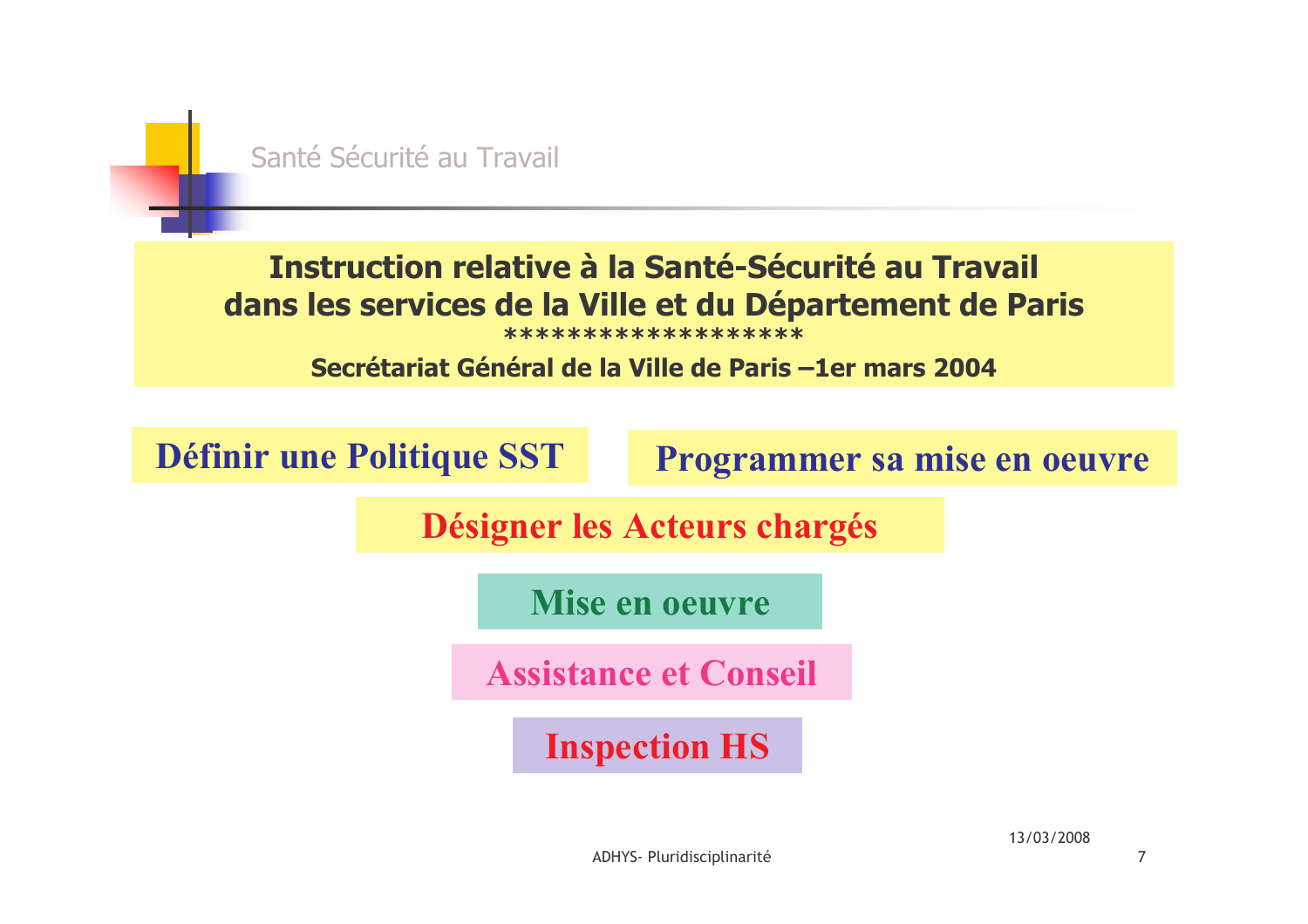

Cette instruction précise les acteurs intervenant dans la mise en œuvre et leur rôle

- **Les Adjoints au Maire, Présidents de CHS**
- o Le Secrétaire Général : chef de l'Administration

# **La Directrice / le Directeur**

o L'Encadrement : sous Dir., Chef de service, de bureau, de circonscription, d'atelier, de crèche etc.

Ce sont les décisionnaires en matière d'HSCT  $\rightarrow$  chefs d'établissement, (problématique de la responsabilité)

o Les Agents parmi lesquels les relais/animateurs de prévention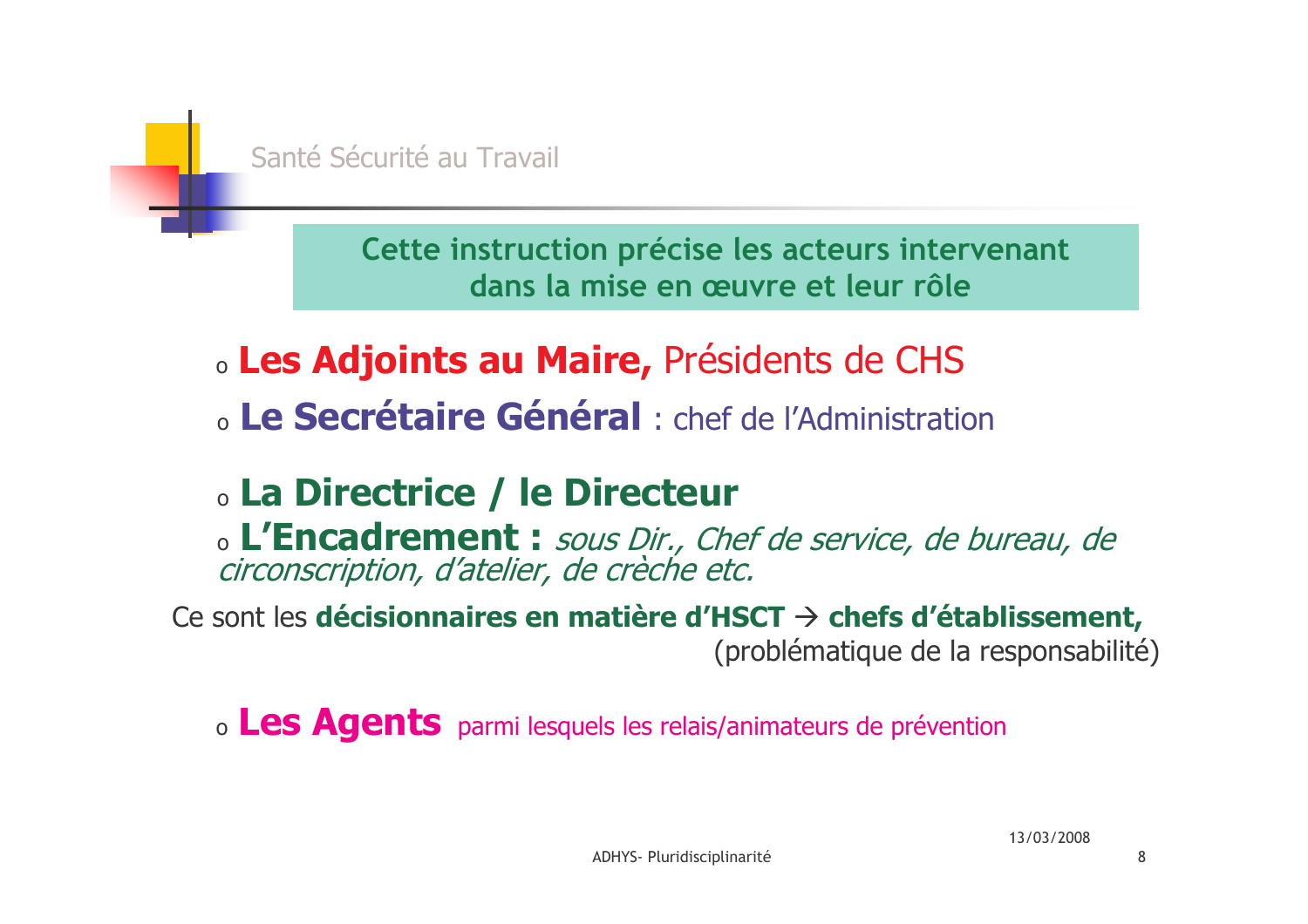Cette instruction précise la mise en place d'un réseau

avec des ressources multidisciplinaires : réseau ressources pour l'assistance et le conseil : SST\*, BPRPs\*\*, mission handicap, AGIC\*\*\*, ...

pour l'évaluation et le contrôle des actions (CHS, inspecteur HS, CHS central)

avec les agents qui effectuent le travail : réseau de proximité dont certains sont relais/animateurs de prévention

\* SST : Service de Santé au Travail (médecine statutaire, médecine professionnelle et préventive)l \*\* BPRPs : Bureaux de prévention des risques professionnels \*\*\* AGIC : agence de gestion des immeubles complexes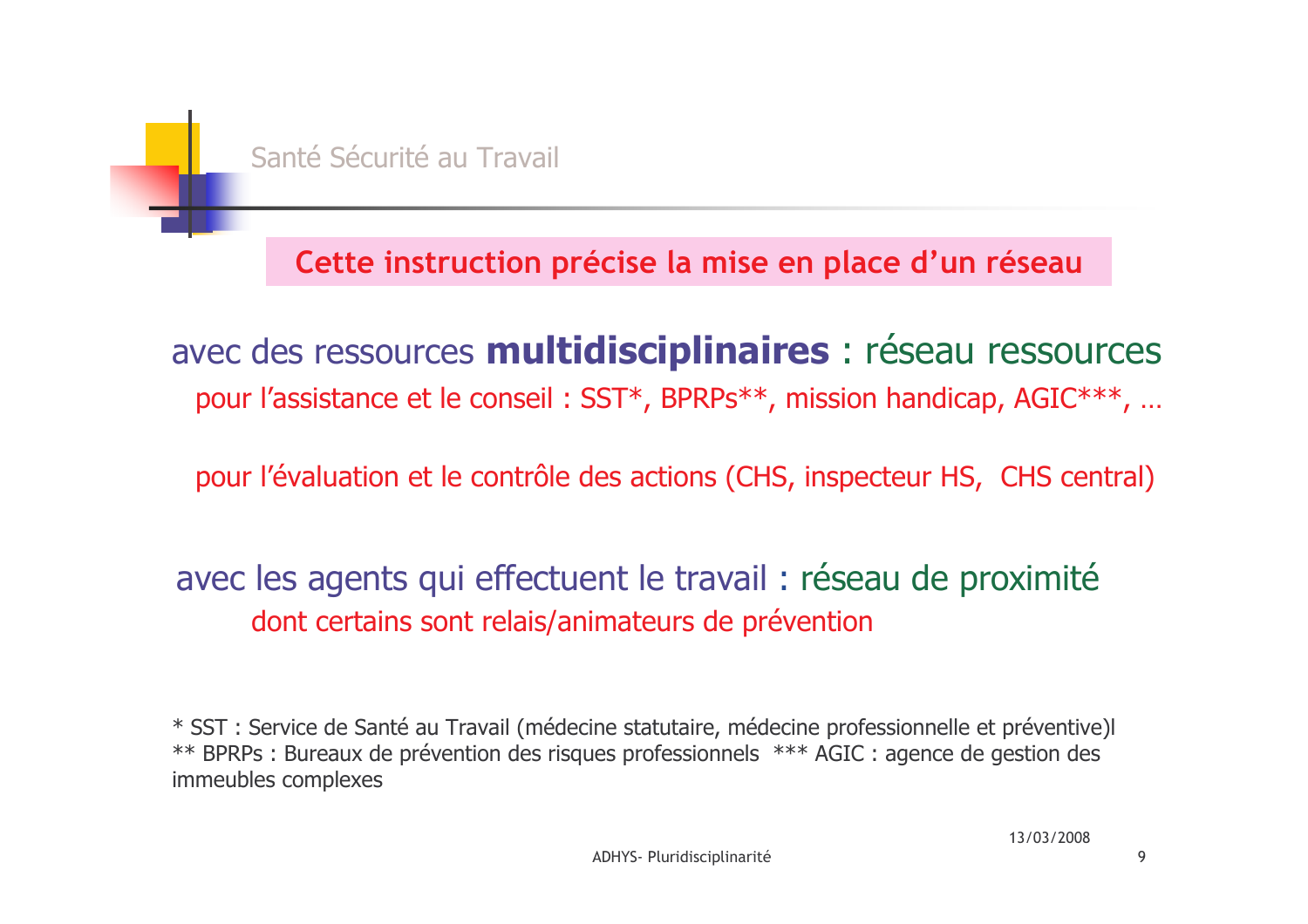

Cette instruction précise les ressources :

# **ASSISTANCE et CONSEIL**

Art. 4-1 du D 85-603 modifié : agents chargés de conseiller et assister dans la mise en oeuvre

Dans chaque Direction : un Bureau de Prévention des Risques Professionnels et son/ses Conseiller/s en Prévention

A la DRH : le Service de Santé au Travail -

Médecine Statutaire et Médecine Préventive

Dans certaines directions: des Missions

(Incendie, handicap et reclassement, urgence sociale, etc.)

A la DRH : un Bureau de Prévention des Risques Professionnels (BPRP) qui coordonne le réseau Prévention-Santé-Travail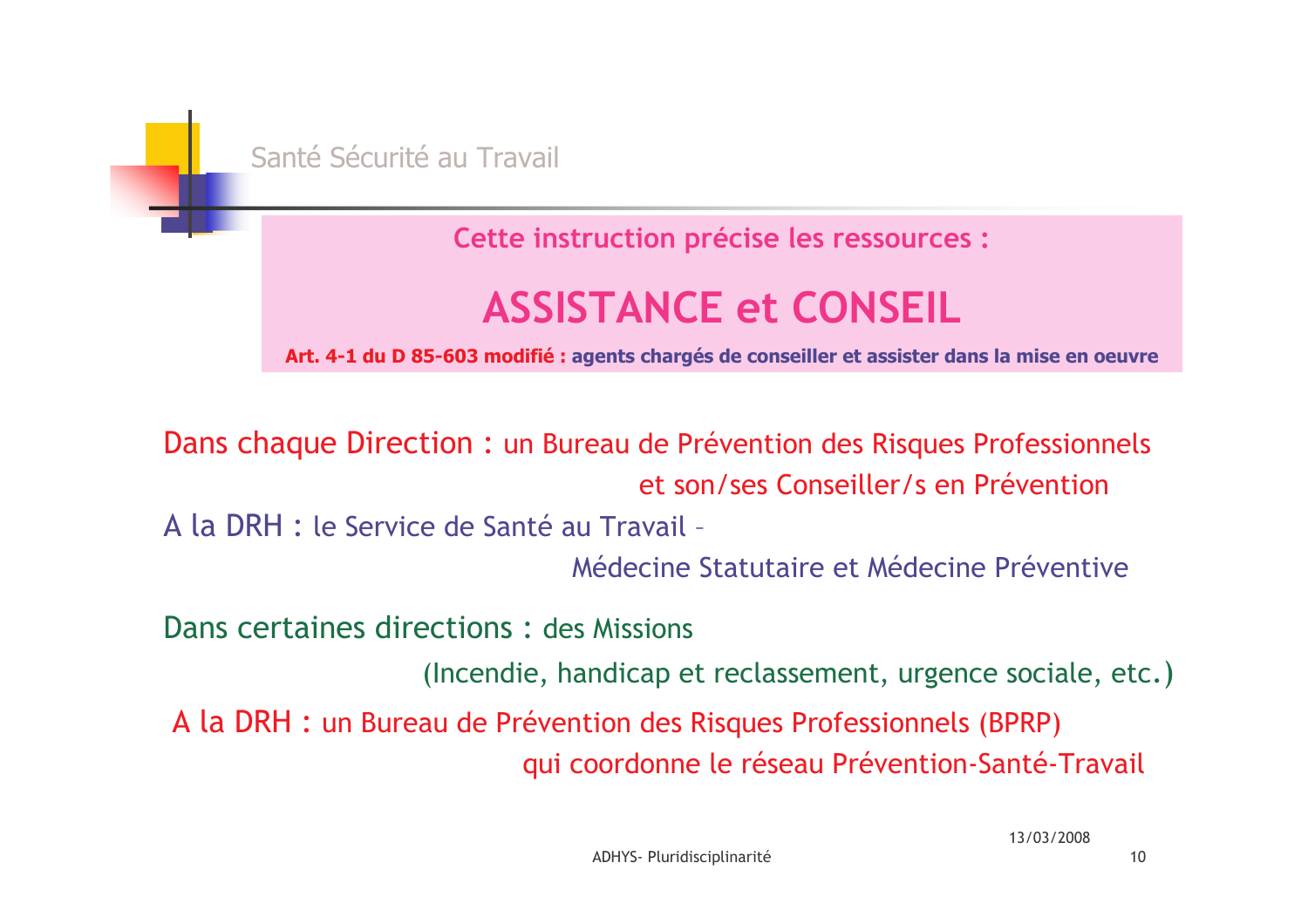# Les missions du BPRP de la DRH

## Il participe

- À l'animation des réseaux de prévention des directions **administratives**  $(-10$  directions /  $\sim$  5000 agents)
- A l'intégration des agents handicapés (330 dossiers d'agents / 4 ans)

A la gestion de dossiers transversaux de prévention des **risques** (Canicule, P. Chimiques, R. Bio (pandémie grippale ...), Risques Psychosociaux, ...) et dossiers annexes (comités de pilotage : formation, habillement, ...)

Au pilotage du réseau PST (groupes de travail, assemblées plénières) : définition et coordination de la politique SST de la VdP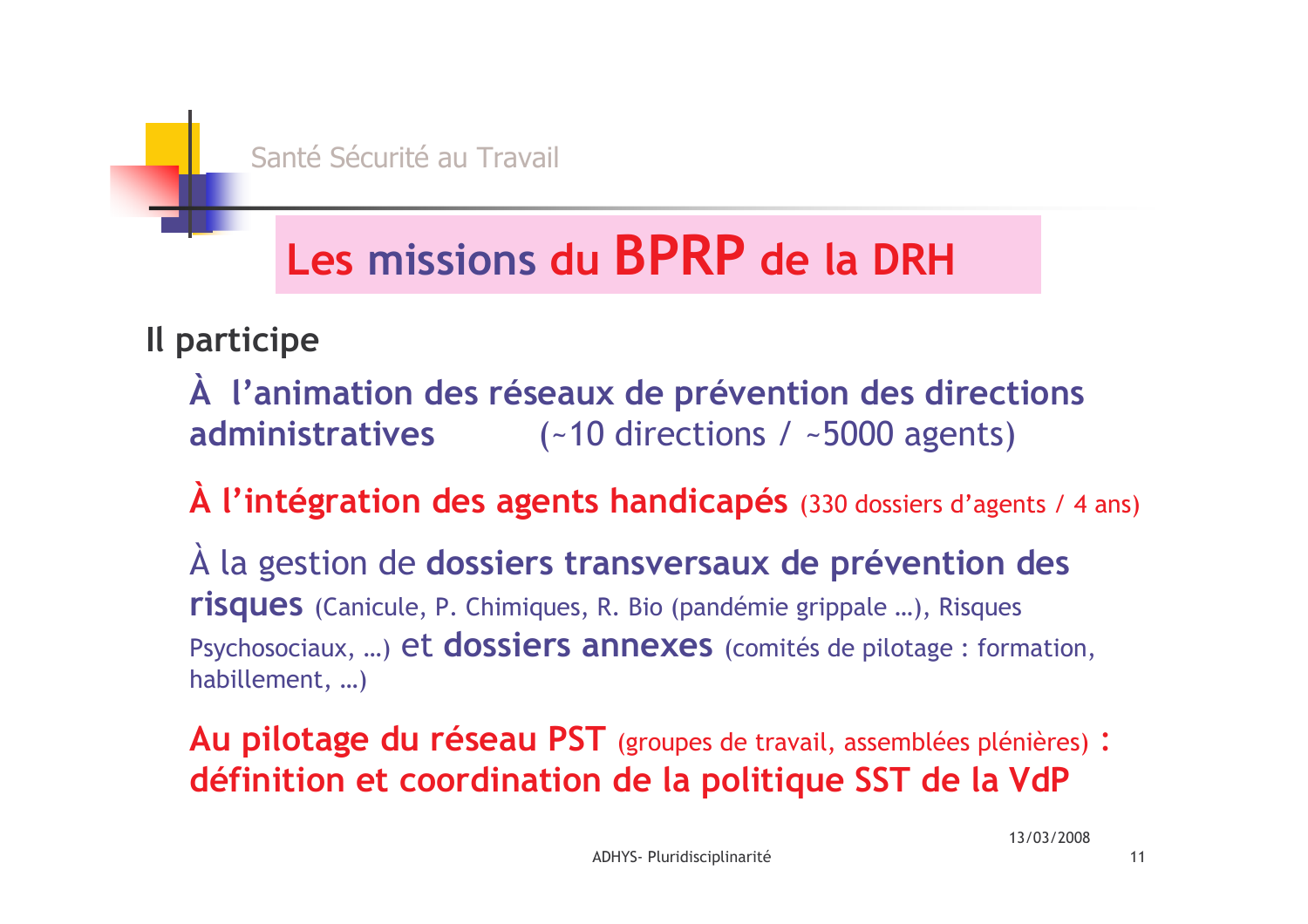# Les acteurs du BPRP = Conseillers

## **Statut : Cadre A**

Ingénieur (e) s hygiène-sécurité ou hygiéniste du travail : Ing. Cnam (Bio., HSQE), Ing. Grenoble, Docteur es sciences (toxico), DESS HSCT, Préventionniste, Maîtrise des risques ...

Ergonomes : Cnam, Bordeaux, Lille ...

Psychologues : Psychologue du travail (Cnam), Psychosociologue (Paris)

 $12$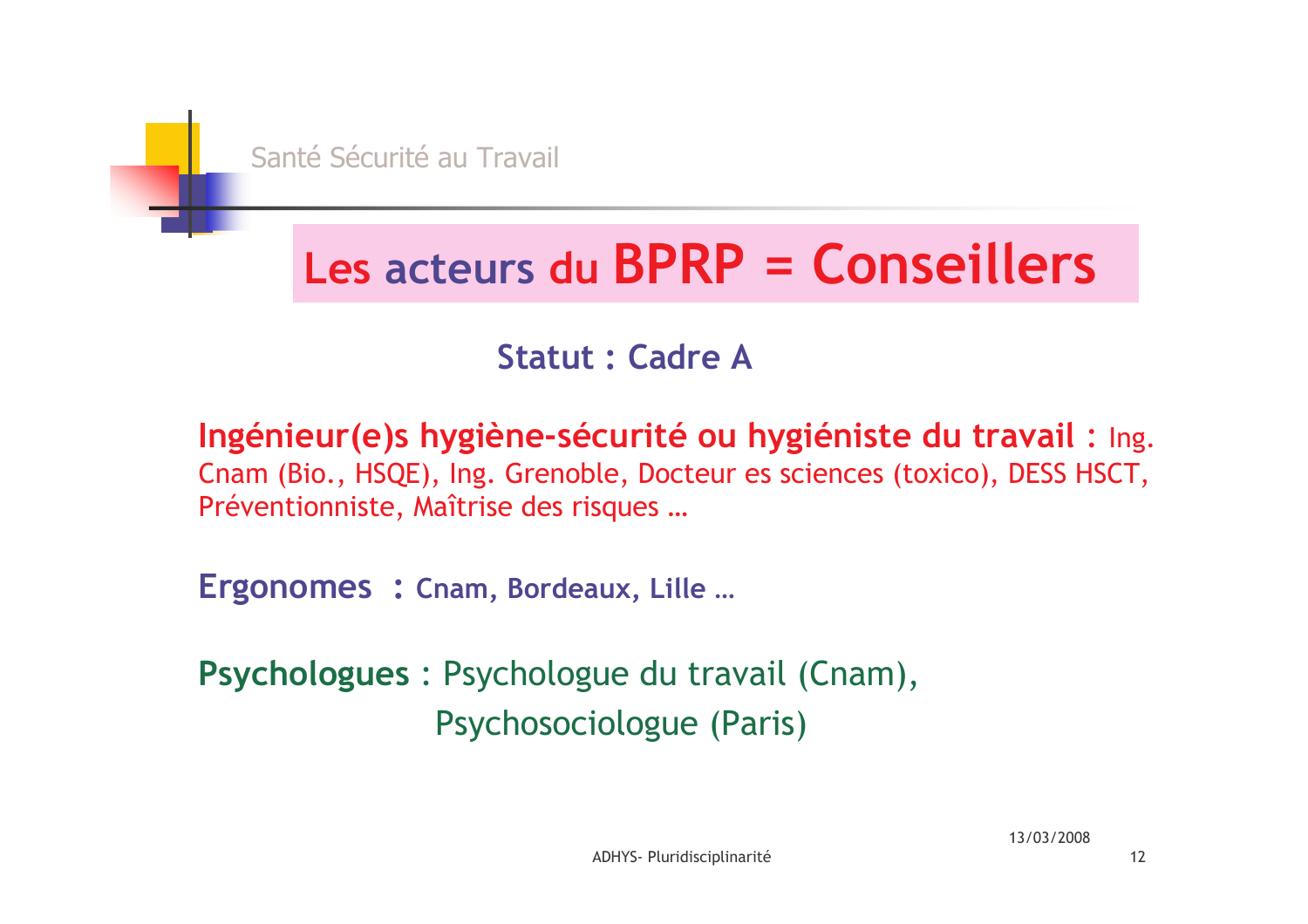

# **Leurs fonctions**

Diagnostic bilan d'état, inventaires, audit, recueil d'indicateurs, Rex ...

**Études et Recherches** choix et pilotage méthodes  $\rightarrow$  analyse - évaluation : des risques, des processus de travail, ...

**Conseil** maîtrise et gestion des risques **Gestion** suivi des dossiers spécifiques et/ou transversaux (planification) **Évaluation** de la politique SST  $\rightarrow$  validité - efficacité des actions (indicateurs) **Liaison** (interne – externe)  $\rightarrow$  réseau de compétences et d'expertise, représentation institutionnelle Communication - Information plan com., élaboration d'argumentaires,

production de connaissances

**Veille et Alerte** pour les décisionnaires, pour le réseau PST, pour les personnels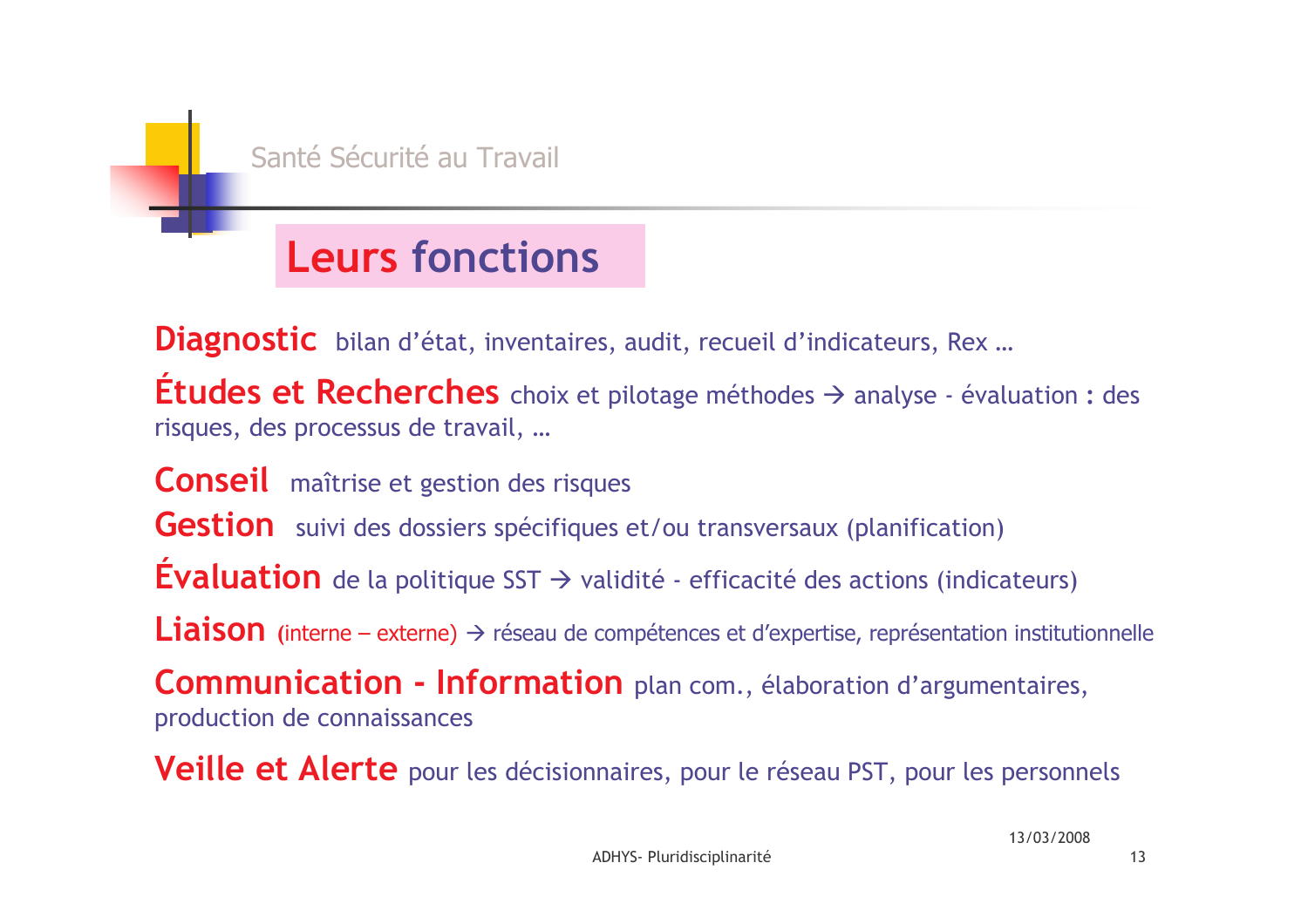# Leur mode de fonctionnement

Management par projets animer et/ou assister des équipes ayant des compétences transversales chargées d'assurer la réalisation du projet

#### Ingénierie

Conduite de projet : définition, conception et étude d'opérations liées à la prévention Gestion de projet : optimisation des ressources, contrôle de la réalisation

**Expertise propre** dans leur champ disciplinaire

Formations/Actions participe à la transmission des savoirs académiques / opérationnels et détermine les programmes de formation pour les acteurs de la prévention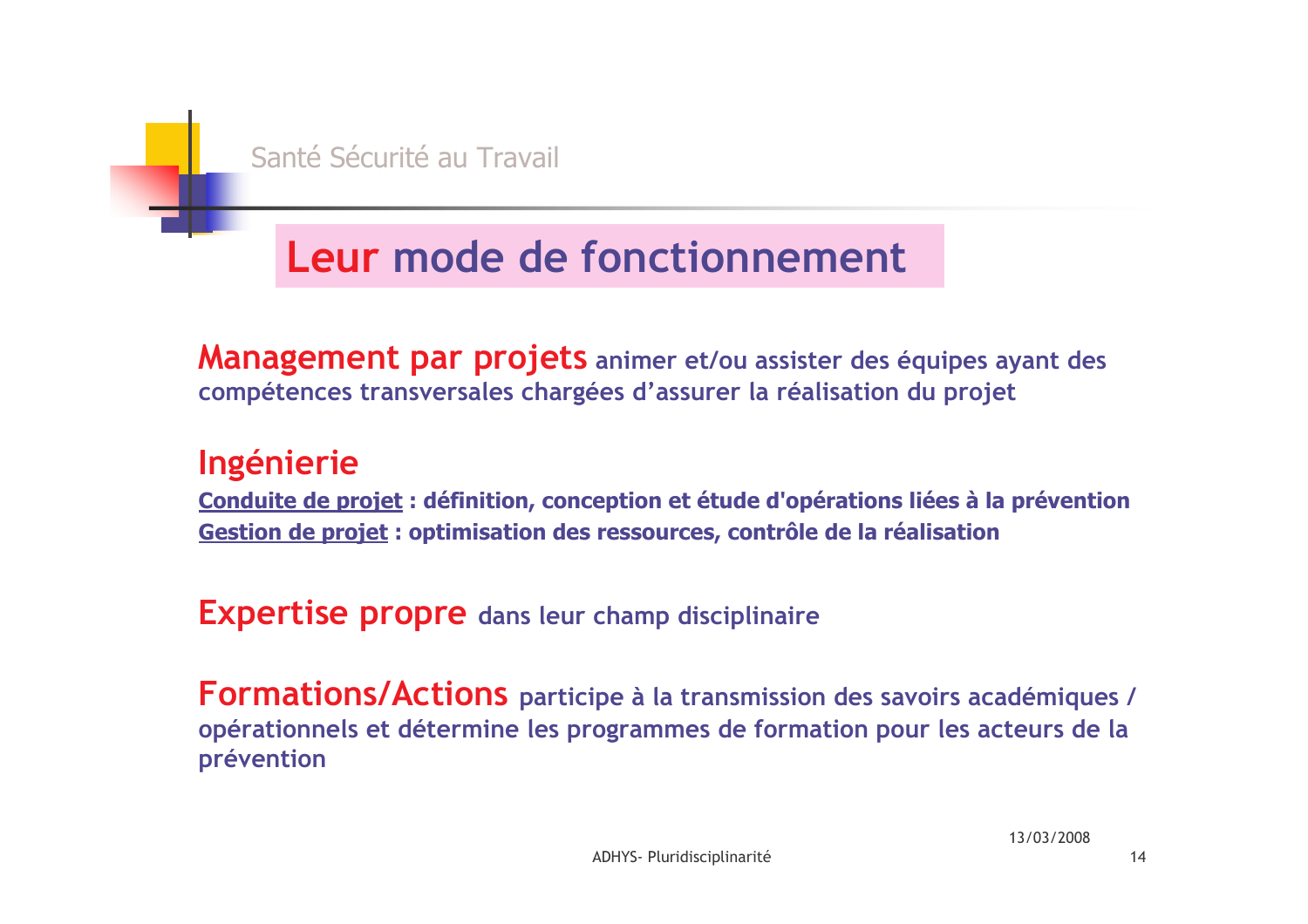# Leur mode de fonctionnement

#### **Approche**

**systémique**  $\rightarrow$  mais par domaine de savoir/ de compétences

**participative et interactive**  $\rightarrow$  **de la demande à la mise en œuvre : intégration** des acteurs mais participation chacun à sa place.

autogestionnaire → indépendance et autorité reconnue dans le domaine de compétence, mais dépendance hiérarchique  $\rightarrow$  construire l'intervention en rendant compte.

 $évolutive \rightarrow$  apporter sa contribution mais éventuellement accepter de modifier ou de changer son point de vue : « compromis sans compromission ! » cadre éthique

Bâtir une coopération éclairée : mode contractuel (transaction, ajustement)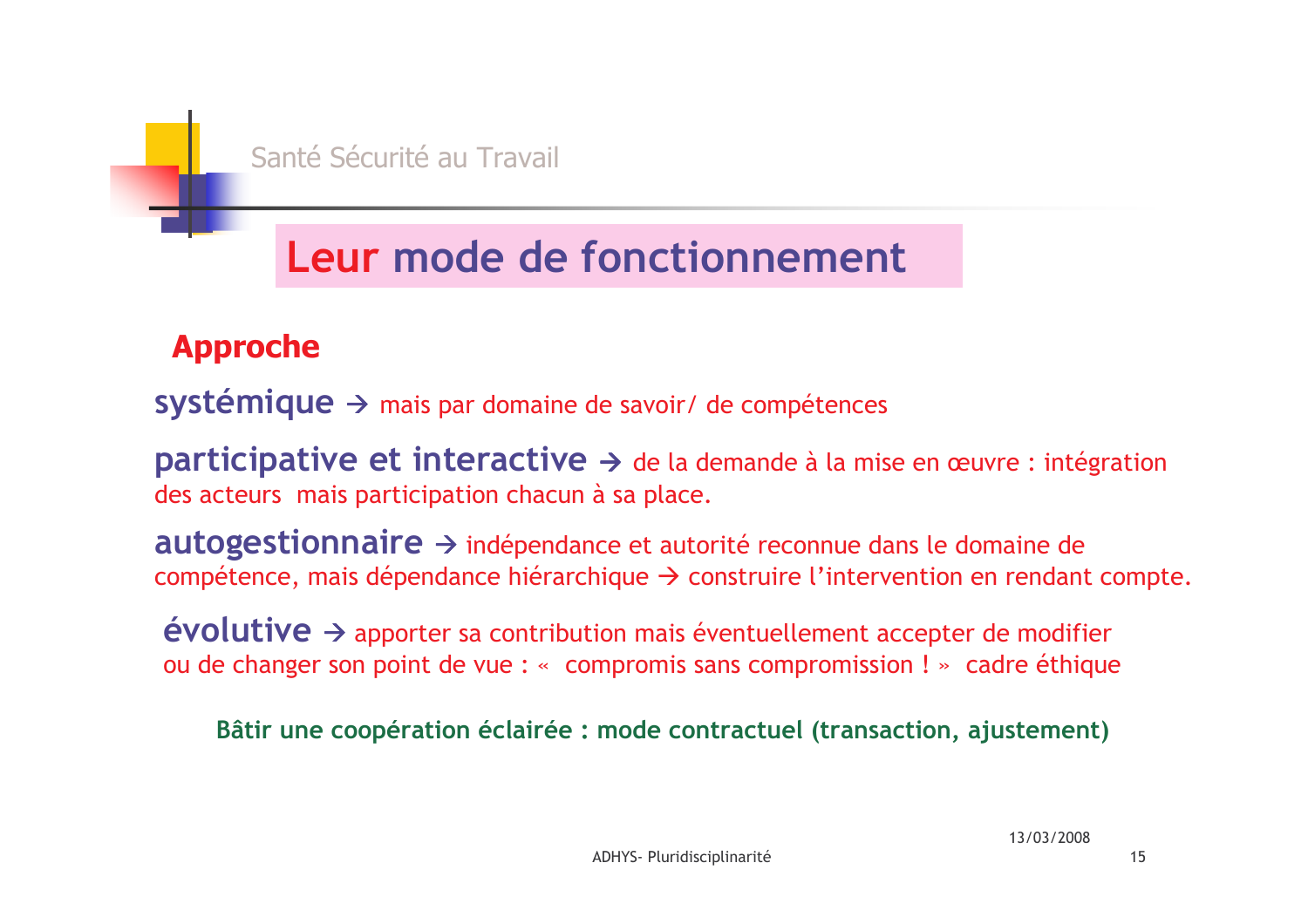

#### **Management par projets**

**Instruction SST du SGVP** Elaboration du livret d'Accueil Elaboration du programme annuel de prévention Evaluation de la situation de travail : fiche de poste **Gestion des produits chimiques** Sécurité incendie dans les ERP et bâtiments administratifs **Plan canicule** Comité de pilotage habillement **Plan de formation SST** Sensibilisation des cadres à la SST Informatisation du domaine Prévention-Santé-Travail Gestion des AT/MP : PRORISQ et Infocentre (données statistiques) Intégration des agents handicapés Prévention du harcèlement et de la Discrimination **Prévention Alcool-Travail** Protection des agents contre les agressions **Consultation souffrance au travail** 

## **ZOOM sur la Gestion des Urgences Psychologiques**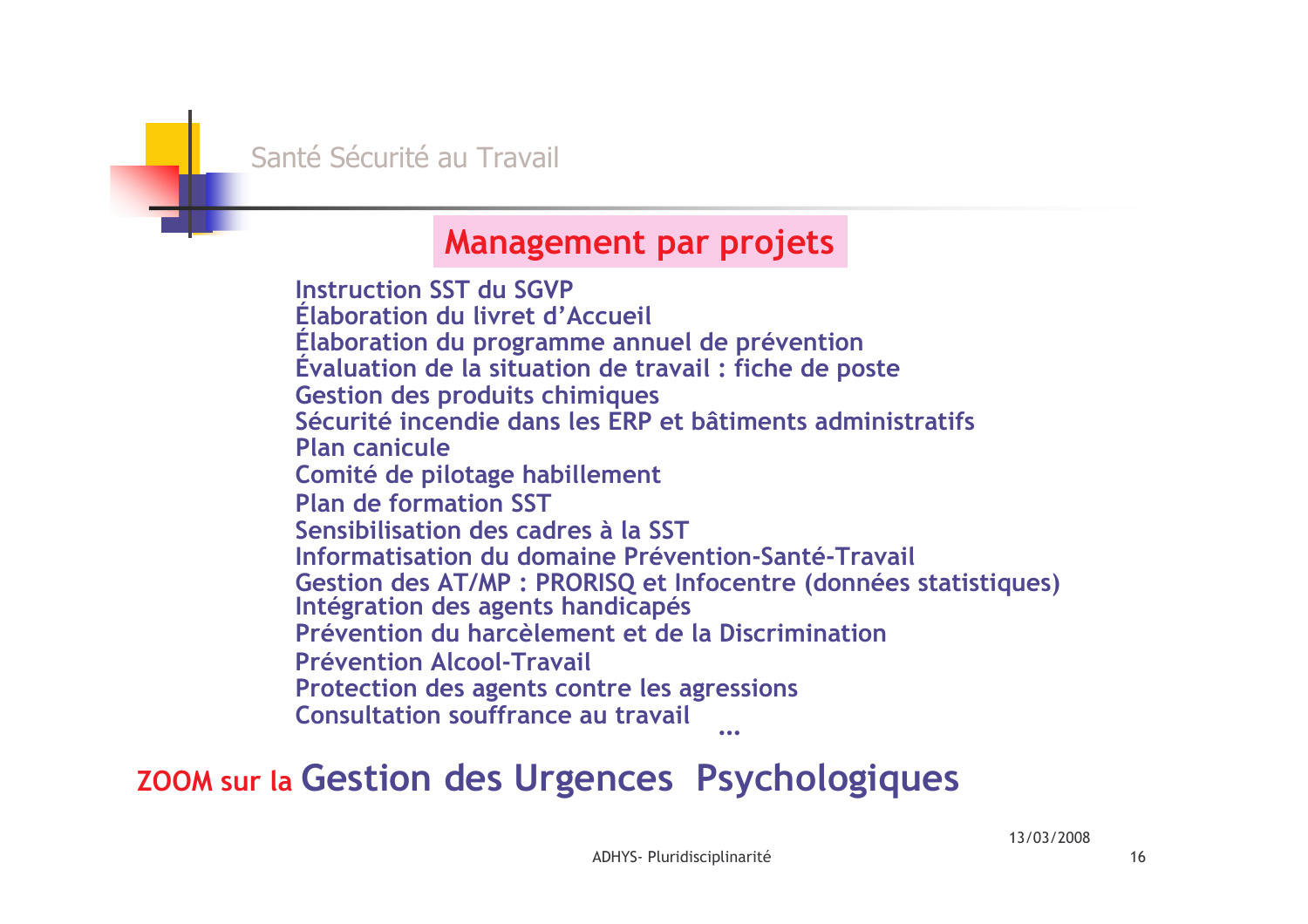

## **Exemple de mode projet :**

#### Gestion des Urgences Psychologiques à la Ville de PARIS

**Cibles :** agents/collectifs de travail suite Accidents graves, agressions, suicides, situations de souffrance

#### **Conduite:** chefs de service: BPRP / SMPP

**Acteurs :** Psychologue du travail, psychologues cliniciens, Médecin du travail, Médecin « *statutaire* », Sous-directeur des Interventions Sociales et de la Santé.

#### **Projet**: établissement d'un protocole de gestion en urgence des situations post-traumatiques

#### **Définition des Objectifs**

- Accueillir les sollicitations individuelles et collectives d'accompagnement psychologique
- Analyser et spécifier les demandes de soutien
- Définir les modalités d'intervention
- Transmettre les informations pertinentes aux services impliqués
- Coordonner le travail en réseau des différents acteurs internes et externes
- Optimiser le suivi des agents et collègues concernés  $\blacksquare$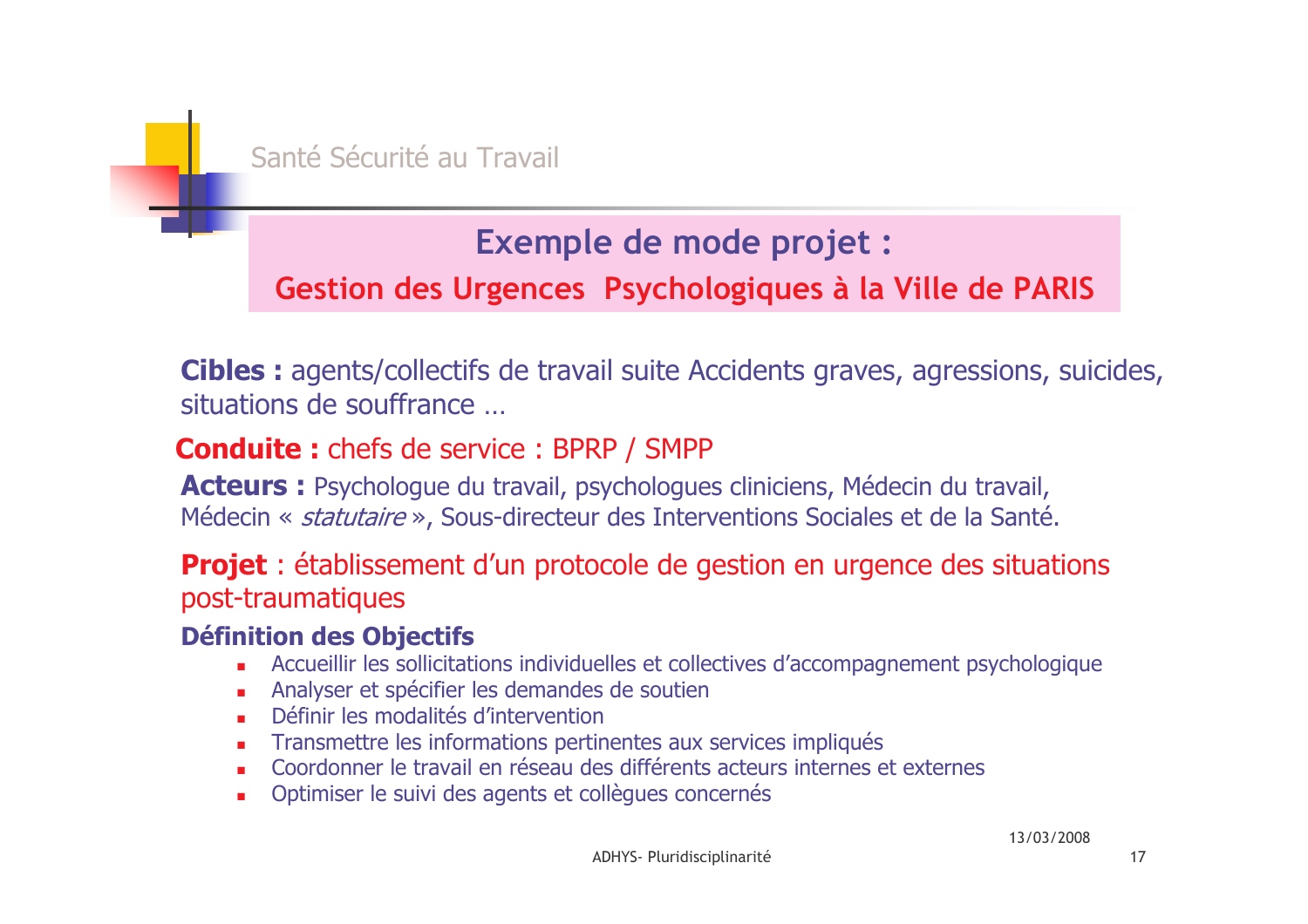

### **Exemple de mode projet :**

#### Gestion des Urgences Psychologiques à la Ville de PARIS

### **Points clés**

- Création d'un numéro dédié : Secrétariat formé, muni de fiches de procédures  $\mathcal{C}$
- **Constitution d'une liste d'intervenants potentiels** H.
	- Conditions d'intervention, Disponibilité, Numéro de téléphone fixe, mobile

#### Dispositif : Gestion en 5 étapes coordonnées  $\blacksquare$

- Pré-accueil téléphonique : secrétariat
- Accueil téléphonique : psychologues/médecin
- **Intervention sur site**
- Information et coordination
- Suivi des agents
- **Information** sur le dispositif à destination (réseau PST, RH, encadrants, agents)  $\mathbf{r}$ et **Formation** des personnes impliquées dans le dispositif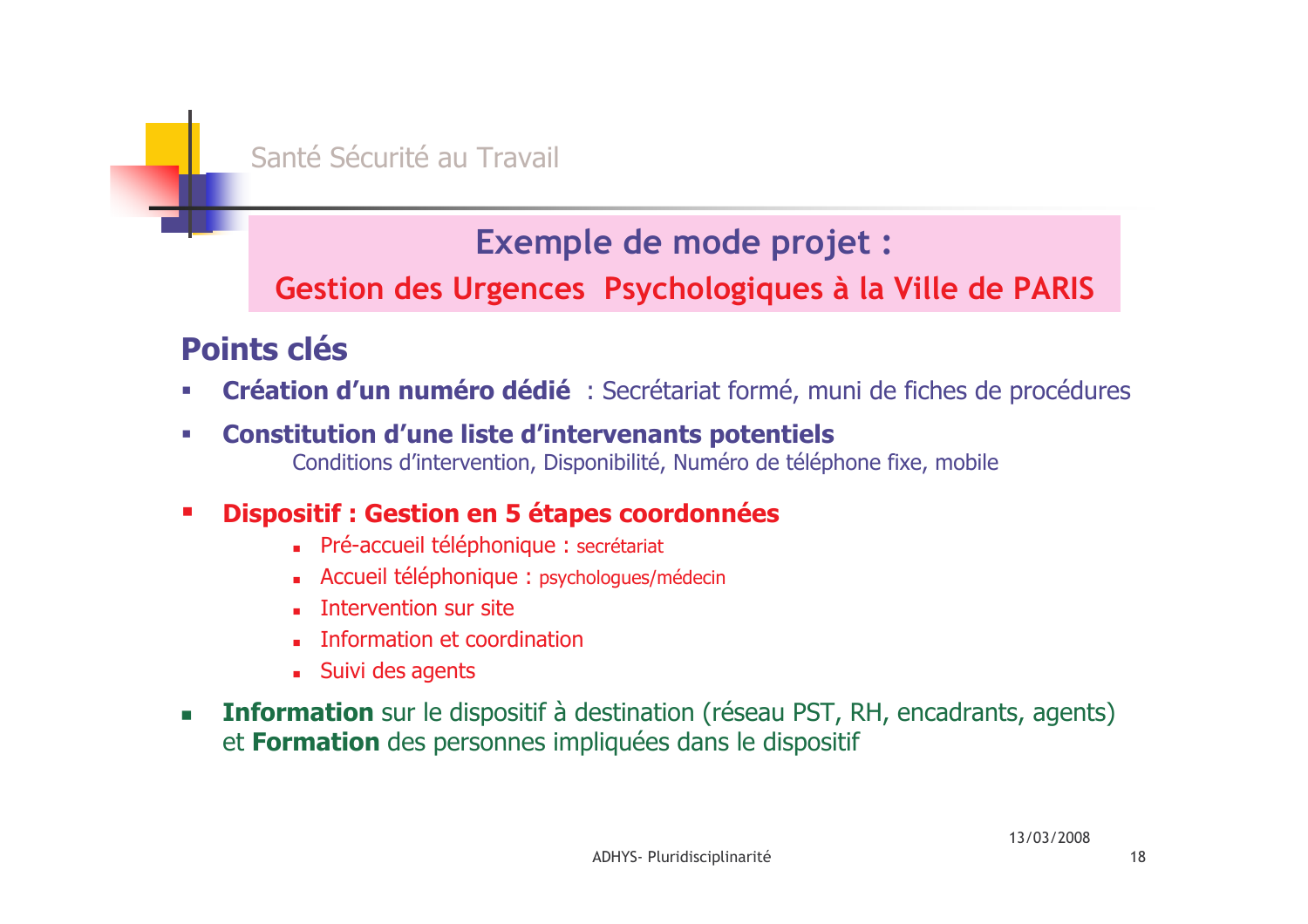#### **Conclusion Il s'agit pour les Conseillers :**

#### De construire un « environnement commun partagé » ( $\neq$  culture commune) et donc d'accepter de mettre en débat

**les objectifs**  $\rightarrow$  élaborer des savoirs / savoirs-faire, améliorer les conditions de travail, protéger la santé, réparer la maladie ...

**les représentations**  $\rightarrow$  Lexique, risque (perception, caractère professionnel ...), savoirs faire (règles de l'art, référence métiers ...), travail (organisation, poste-situation) ...

les méthodes et les démarches  $\rightarrow$  démarche scientifique, ergonomique, épidémiologique, statistique,

les solutions > retour d'expériences, notion d'acceptabilité ...

les résultats > mutualisation (mise en commun) : patrimoine partagé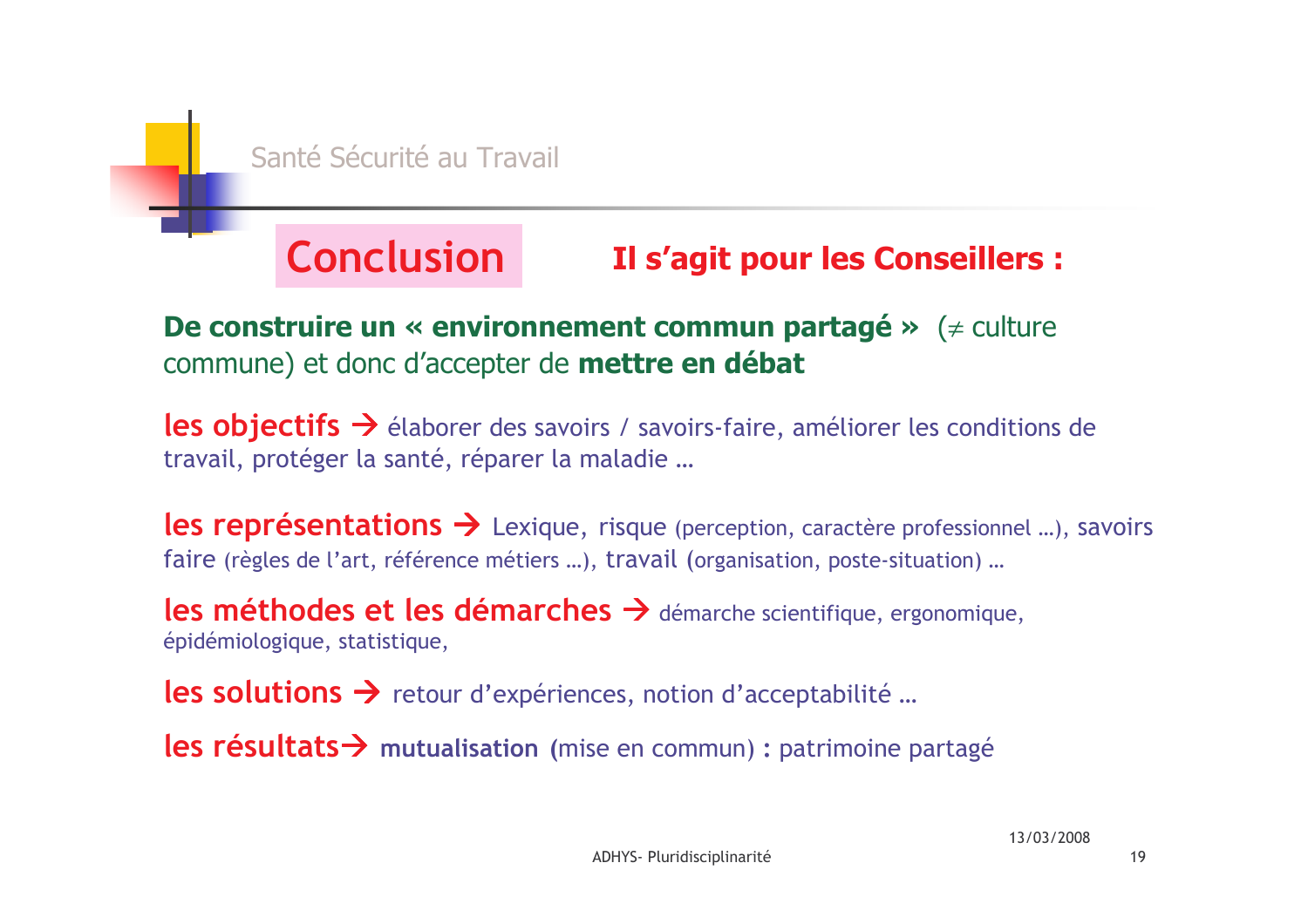

# **Conclusion** Qui est-ce qui se joue pour les Conseillers ?

### la reconnaissance

#### $\rightarrow$  La discipline ? gardien du temple ou du dogme ?

#### $\rightarrow$ Le métier? Préventeur?

Ingénieur sécurité ou hygiéniste du travail ? Ergonome, ingénieur ergonome ou ergonomiste ? Psy. clinicien, psy.du travail, psychosociologue ou psychologue? médecin de la maladie ou de santé?

 $\rightarrow$  Les enjeux : responsabilité, pouvoir, maîtrise de l'exécution,

intelligence des acteurs, limite de sa propre pratique

> La contribution : co-expertise ou élaboration d'un point de vue complet ?

> La positionnement : dans l'institution, en dehors.